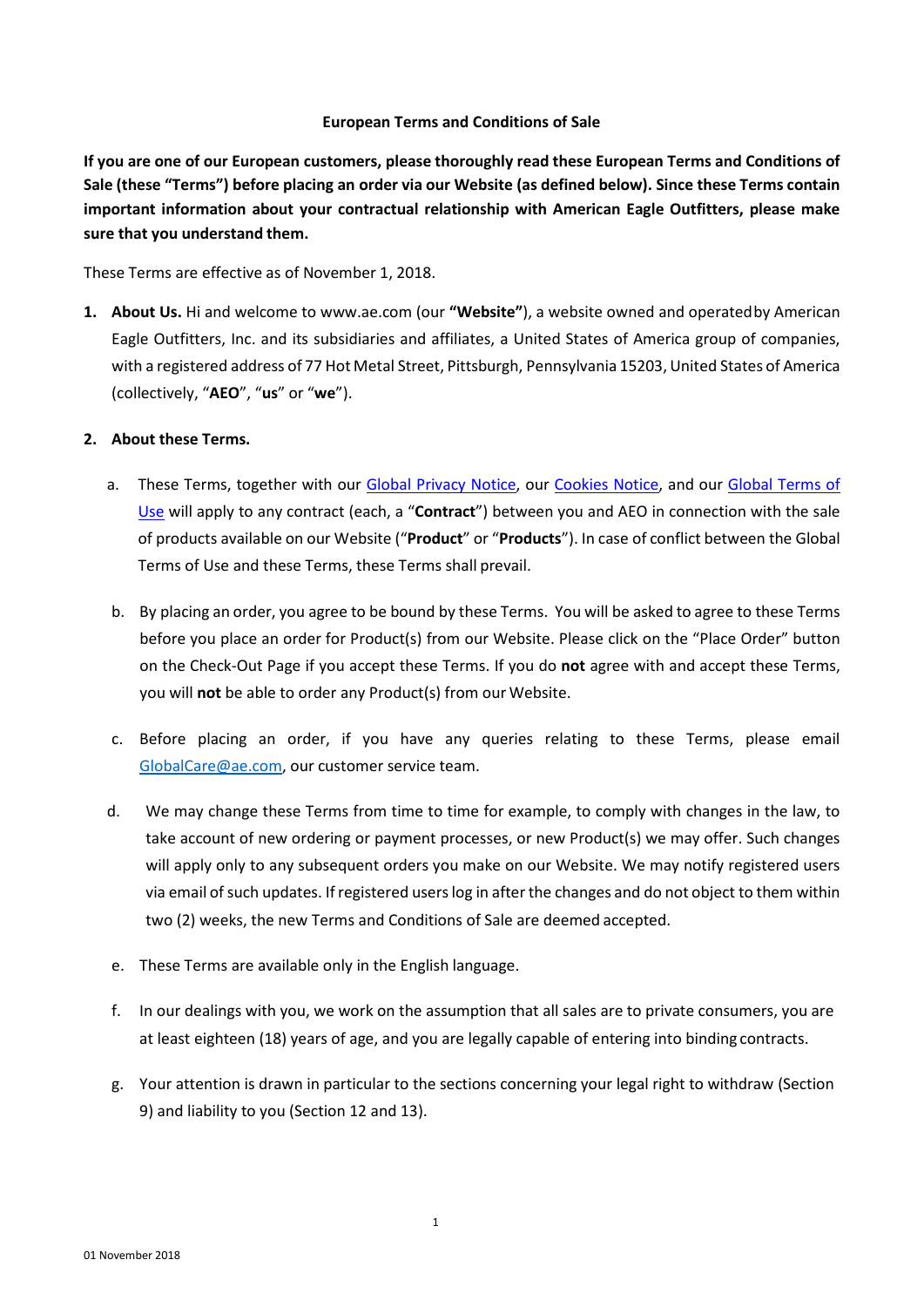#### **3. About our Products.**

- a. We have made every effort to display the colours of the Product(s) as accurately as possible. However, as the actual colour you see depends upon your settings and monitor, we cannot guarantee that your monitor's display of any colour will accurately reflect the colour of the Product(s) youreceive.
- b. All sizes and measurements are approximate; however, we do make every effort to ensure they are as accurate as possible. Please refer to the [Size Charts](https://www.ae.com/intl/en/content/help/home) for further clarification.
- c. Prices, offers and Product(s) are subject to availability and may change at any time prior to yourreceipt of the Shipping Confirmation (as defined herein).
- d. **T**he placing of a product on our Website is not an invitation to accept offers for products and is not an offerto sell at the listed price, nor is it binding on us. Please note, we are under no obligation to accept your offer.

#### **4. How to Place an Order.**

- a. Ordering from our Website couldn't be easier! Just follow these simple guidelines:
	- i. Find the Product(s) you would like to purchase using the Search box or browsing through our Website.
	- ii. When you are ready to make a purchase, select your size, quantity, colour (if applicable) and click on "add to bag".
	- iii. Continue browsing to add more items to your bag.
	- iv. If you are satisfied with the Product(s) in your bag, then simply click on the bag icon to checkout.
		- I. Please note, you do **not** need to have an account or be registered to shop our Website, but if you do, you'll find that it makes shopping with us easier and faster.
		- II. If you do have an account with AEO (an "**Account**"), your details will be saved securely in My Account for you to easily review and/or revise.
		- III. Also, information that you submit to My Account will be handled in accordance with our [Global Privacy](https://www.ae.com/intl/en/content/help/privacy-notice) Notice.
	- v. Once in the checkout process, please fill in the requested details, including your preferred shipping method, the billing and shipping addresses, your payment information, etc. Also, please double-check that the billing address you provide is the one associated with your selected payment method.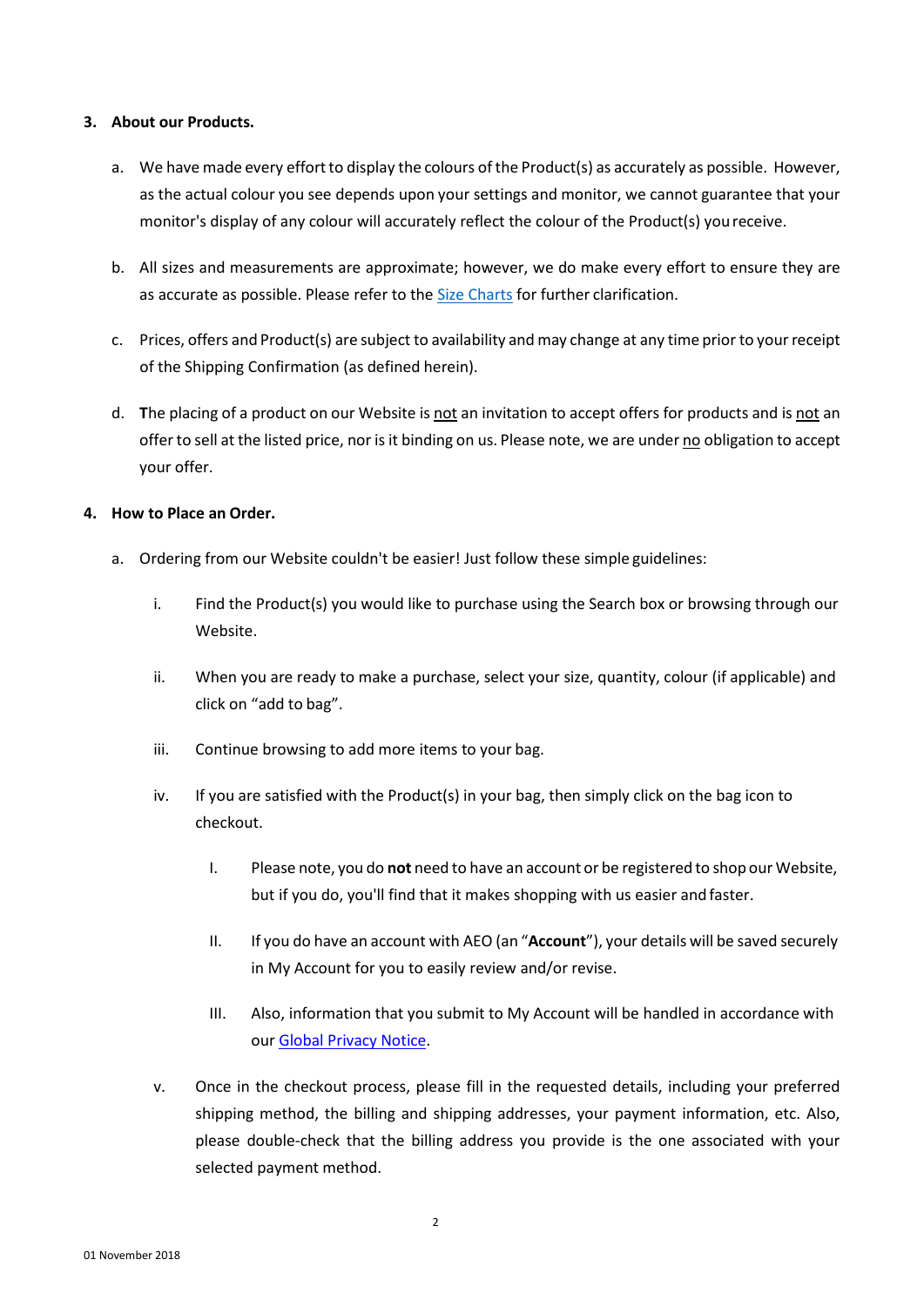- vi. Before proceeding, please review your order, and, if applicable, enter any promotion code.
- vii. If you are satisfied that the order is correct, please **click**:
	- I. "I Accept" relating to these Terms; and
	- II. "Order" (with the obligation to Pay).
- viii. Once those steps are completed, you will receive an order confirmation number, which we recommend you write down.
	- I. If you have an Account, details of your order will appear in My Account.
	- II. If you do **not** have an Account and desire to save your order details in an Account, you will be given the opportunity to create an account by selecting a password. For additional information regarding creating an Account, please see our [Global](https://www.ae.com/intl/en/content/help/terms-of-use) Terms o[f](https://www.ae.com/content/help/terms-of-use) [Use.](https://www.ae.com/content/help/terms-of-use)
- ix. Also, we willsend you an order confirmation email (each, an "**Order Confirmation**") to confirm that we are processing your order. Once you receive your Order Confirmation, we will **not** be able to make any changes to the delivery address you provided.
- x. **A Contract will be formed only when we send you a Shipping Confirmation.** A "**Shipping Confirmation**" is an additional email that we send once your order has been shipped. Such email notifies you of our acceptance of your order and the completion of the Contract between you and AEO.
- xi. If for any reason we cannot provide you with a Product in your order, you will be contacted by email and a refund will be issued for the amount you paid for such Product, including any relevant delivery charges paid if the order contained only that Product.
- xii. If any Product in your order is listed at an incorrect price, due to (for example) an error on our part, we will notify you of the error and refund you for the price you paid for the Product, including any relevant delivery charges paid if the order contained only that Product. Please note, in this situation, we will **not** ship the Product to you.
- **5. [Returns](https://www.ae.com/intl/en/content/help/return-policy) Policy.** Returns of Product(s) shall be in accordance with our **Returns Policy**. Please note, in addition to our [Returns](https://www.ae.com/intl/en/content/help/return-policy) Policy, please see Section 9 (regarding your right to cancel an order) and Section 10 (regarding your right to return a Faulty Product, defined below), herein.
- **6. Your Personal Information.** We use your personal information only in accordance with our [Global](https://www.ae.com/intl/en/content/help/privacy-notice)  [Privacy](https://www.ae.com/intl/en/content/help/privacy-notice) Notice. Please read this document carefully and do not hesitate to contact us a[t](mailto:privacy@ae.com) [privacy@ae.com](mailto:privacy@ae.com) with any questions or inquires.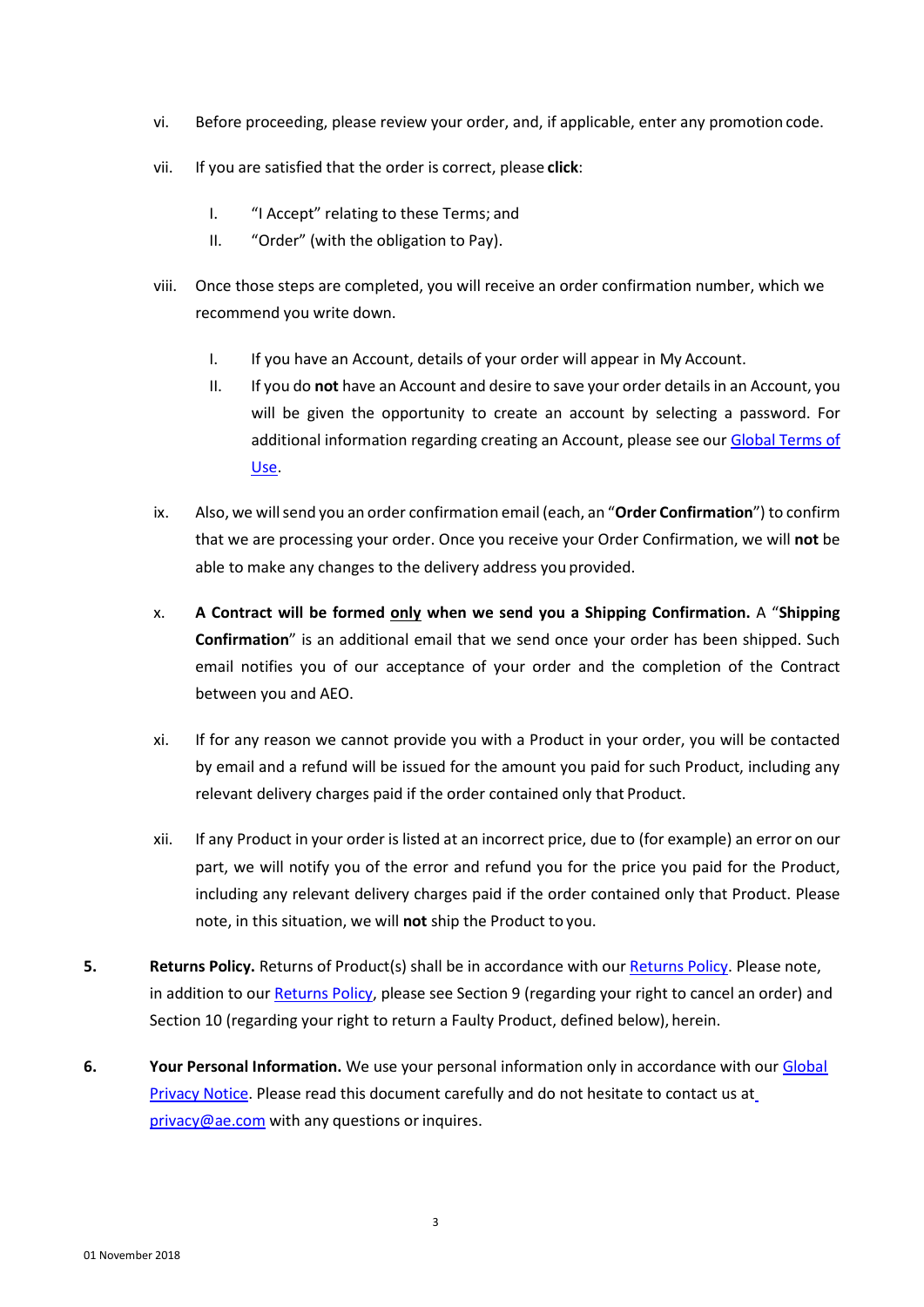#### **7. Delivery and Title.**

- a. We aim to ship Product(s) to you as soon as possible, but we cannot provide an exact delivery date. Instead, we will include an estimated delivery date within your Shipping Confirmation.
	- i. For additional information relating to estimated delivery costs and time, please refer to our [Returns](https://www.ae.com/intl/en/content/help/return-policy) Policy.
- b. Orders placed on our Website are fulfilled within the estimated delivery period set out in your Shipping Confirmation, unless there is an Event Outside of our Control (as defined in Section 14 below). If this occurs, we will contact you with a revised estimated delivery date.
- c. In circumstances where the Product(s) in your order are not delivered within the estimated delivery period provided in your Shipping Confirmation (and we did not contact you with a revised estimated shipping date arising from an Event Outside of our Control), you will be entitled to treat such Contract as having come to an end.
	- i. In such instances, you may return such Product(s) which have been delivered late and receive a full refund, including reasonable shipping return costs which you may incur.
- d. Title of Products will pass to you once we have received payment in full, including all applicable delivery charges. We may cancel the Contract between us if payment is not received from you in full, in cleared funds, after delivery of all the Products.
- e. If you have any other questions about your order, shipping and/or delivery, please visit our [Help](https://www.ae.com/intl/en/content/help/home) [Section.](https://www.ae.com/content/help/home)

# **8. Payment.**

The price for each Product is set out on our Website. Your Shipping Confirmation will confirm the price(s) payable by you for the selected product(s).

Acceptance by us of any payment made by you in connection with any products does not constitute our acceptance of your order and a legally binding contract is not formed until you receive a shipping confirmation. And, we are not obligated to supply Product(s) to you until then. Please see Section 4 above for additional information regarding acceptance of an order.

# **9. Your Legal Right to Withdraw from the Contract**

#### **Right of withdrawal**

a. Without any explanation, you have a right to cancel an order or part of an order within fourteen (14) days. Such cancellation period begins when you have received all of the Products within your order, and it ends fourteen (14) days from that date (the "**Cancellation Period**").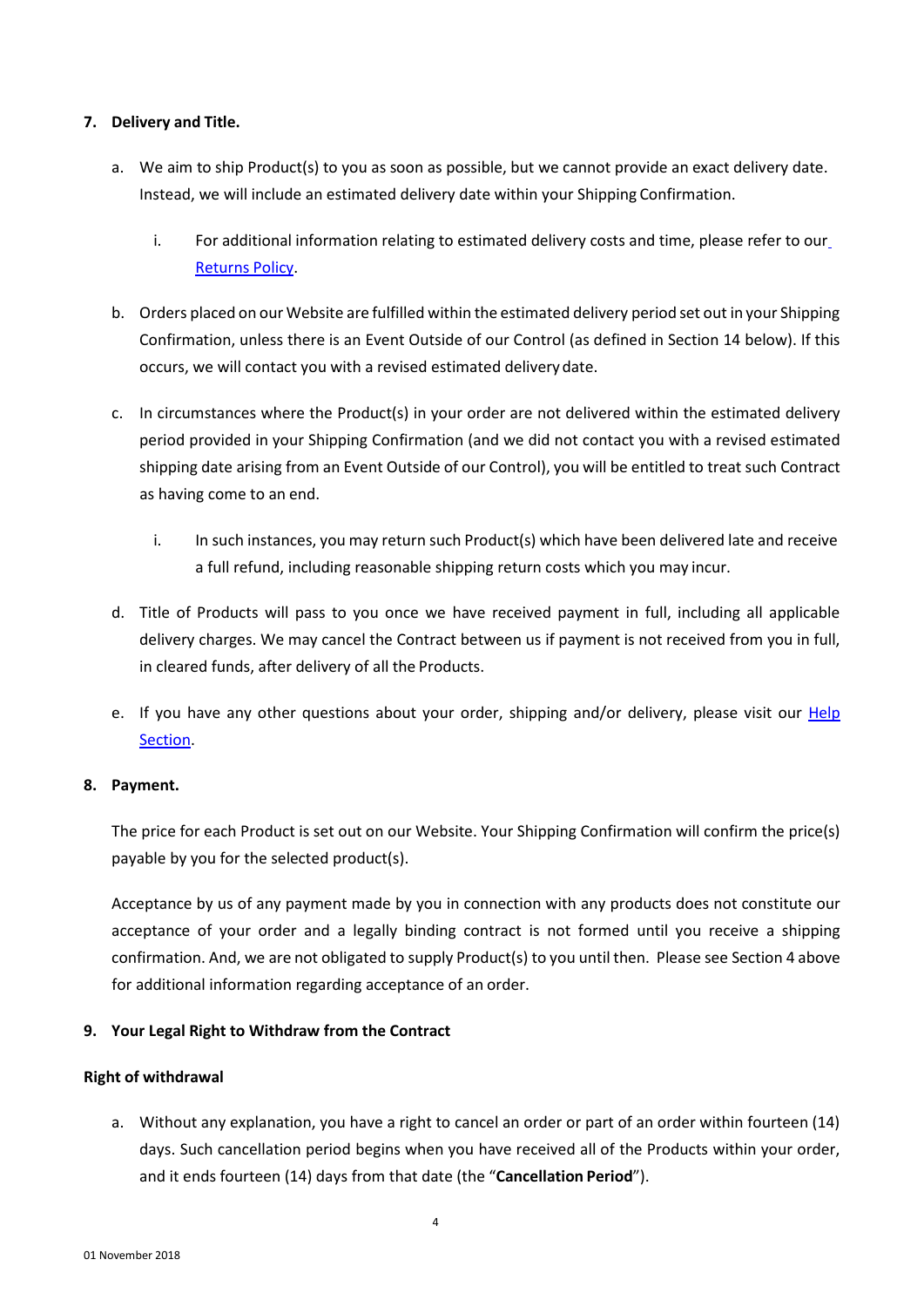- b. You will be considered to have received your order when all of the Products within your order come into your physical possession or the physical possession of a third party indicated by you.
- c. If you choose to cancel, you must clearly inform us of your decision during the Cancellation Period. To make the process easier, we have attached a model cancelation form (attached as Schedule 1) (the "**Sample Form**"). Please note, you do **not** need to use the Sample Form to cancel; we have provided it for your convenience. To effectively cancel your order or part of your order, you must clearly communicate your desire to cancel to [GlobalCare@ae.com](mailto:GlobalCare@ae.com) detailing the information requested in the Sample Form.
- d. You must send such Product(s) back to us pursuant to our [Returns Policy.](https://www.ae.com/intl/en/content/help/return-policy) Additionally, you will bear the direct cost of returning the Product(s) to us. We suggest that you obtain proof of postage in relation to any such returns.
- e. If we do not receive your cancelled and returned Product(s), we may (at our discretion) arrange to collect it from you at your cost.

You must return all cancelled Product(s) without undue delay; meaning not later than fourteen (14) days from the date on which you communicated to us your cancellation. Such criterion is satisfied if the return shipment is post-marked prior to the expiration of such fourteen (14) day period.

# *Effects of Cancellation*

- a. If you cancel:
	- i. An entire order, any money you have paid, including the cost of standard delivery (for our delivery of the order to you), will be reimbursed to you.
	- ii. A portion of an order, any money you have paid for such item(s) will be reimbursed to you. Additionally, the cost of standard delivery (for our delivery of the order to you) for the entire order will be pro-rata allocated to each item within the order, and you will be reimbursed for the pro-rata amount of standard delivery allocated to the item(s) you have elected tocancel.
- b. Please note, if you elect expedited shipping, those costs will **not** be reimbursed to you.
- c. For cancellation reimbursements, we will make the reimbursement without undue delay, and notlater than:
	- i. Fourteen (14) days after we receive your cancelled and returned item(s);
	- ii. Fourteen (14) days after the day you provide evidence that you have returned the purchased goods; or
	- iii. If you cancel before we ship your order, fourteen (14) days after the day on which we are informed about your decision to cancel such order.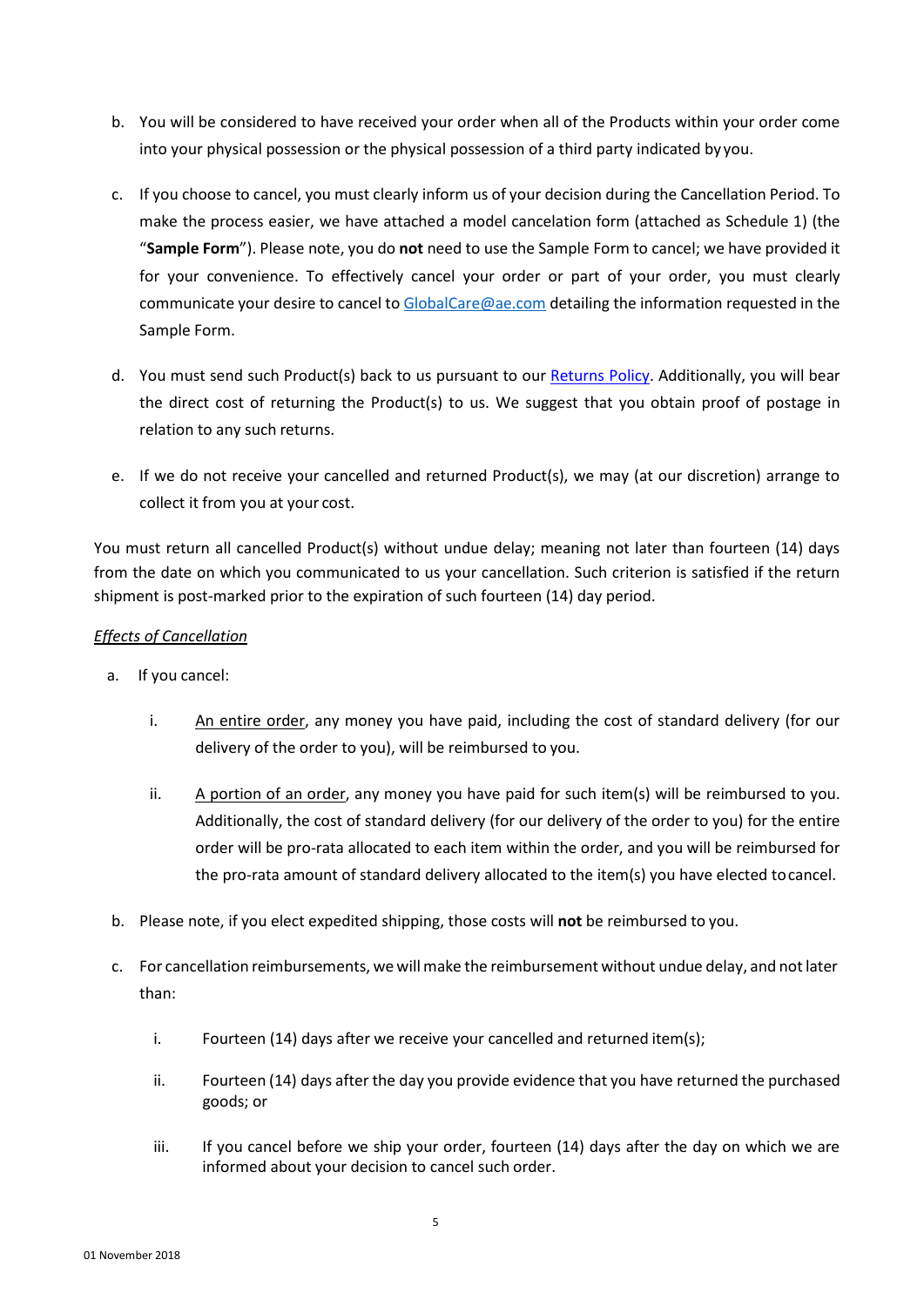- d. We will make the reimbursement using the same means of payment as you used for the initial transaction unless expressly agreed otherwise, and in any event, you will not incur any fees as a result of such reimbursement.
- e. If the cancelled and returned Product(s) is/are unnecessarily handled in any way, we may make a deduction from the reimbursement amount due to the Product's loss in value. You are liable only for any diminished value of such Product resulting from the handling other than what is necessary to establish the nature, characteristics and functioning of the Product(s) you received.
- f. Returns outside the brief Withdrawal Period are handled pursuant to our [Returns](https://www.ae.com/intl/en/content/help/return-policy) Policy.
- g. Details of your legal right to withdraw and an explanation of how to exercise it may also be provided in the Shipping Confirmation.

#### **10. Mistake, Faulty, Damaged or Mis-Described Products.**

- a. We are under a legal obligation to ensure that we supply Products which are in conformity with the terms of the Contract between us.
- b. As a consumer, you have legal rights under your local laws in relation to Products that are not in conformity with the terms of the Contract (such as a Product which is faulty, damaged, unfit or not described properly) (a "**Faulty Product**"). These legal rights are not affected by the contents of these Terms, except that your right to reduction of the price of the Faulty Product isexcluded.
- c. Upon our receipt of your returned Faulty Product(s), we will examine it/them to determine any issues or fault. If the Product is found to be incorrect, defective or damaged, we will either at your request (i) send you the same Product if still available, or (ii) if not available, and if you indicate that you want a refund, refund the price of the Product, the shipping charges you have paid to receive such Faulty Product(s), and shipping charges you have paid to return such Faulty Product(s).
- d. Please note, if a Faulty Product was sent to you with other Product(s) that you are not returning, we will only refund your initial shipping costs pro rata.

#### **11. Refunds.**

- a. Refunds will be made in accordance with either paragraphs 4, 9 or 10 above, depending upon your reason for returning the Product(s).
- b. All refunds will be made using the original payment method.
- c. Please note, it can take between five (5) and seven (7) working days for the funds to return to your account, which is dictated by your bank and completely out of our control.

#### **12. Our Liability to You.**

a. Our liability for damages due to slight negligence, regardless of the legal reason, is limited asfollows: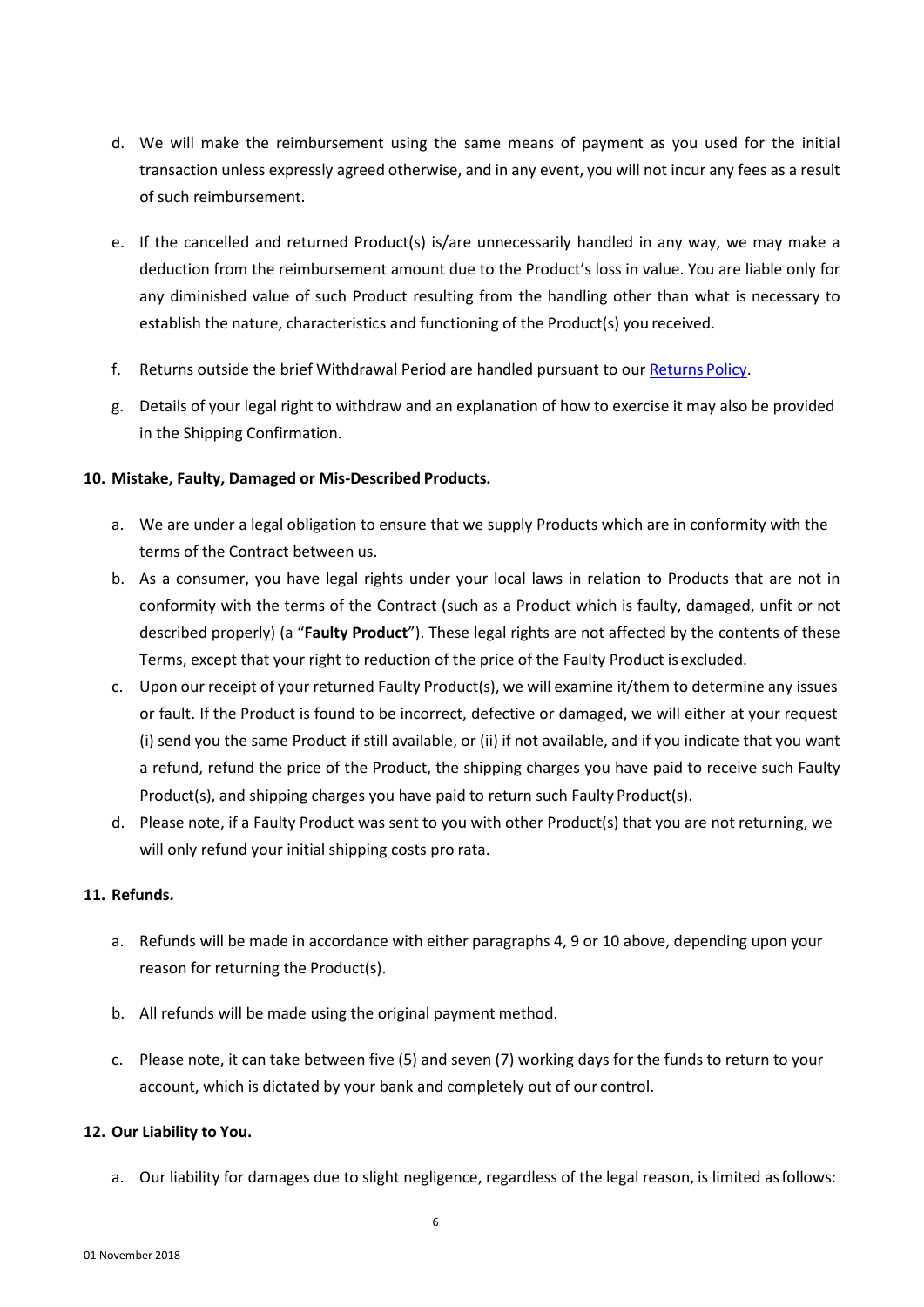(i) we shall be liable for breach of essential obligations arising from the contractual obligation in the amount limited to the foreseeable damages typical for this type of contract;

(ii) Otherwise, we are not liable for slight negligence.

- b. In any case, our maximum liability to you due to slight negligence for any loss or damage under these Terms shall be limited to the total price of your order.
- c. The aforementioned limitations of liability do not apply in cases of intent, gross negligence, mandatory liability (in particular under the applicable Product Liability Act) or in cases of culpably caused damage resulting from injury to life, limb and health.
- d. You are obligated to take appropriate measures for damage prevention and mitigation.

# **13. Events Outside Our Control.**

- a. We will **not** be liable or responsible for any failure to perform, or delay in performance of, any of our obligations under a Contract that is caused by an Event Outside Our Control.
- b. An "**Event Outside Our Control**" means any act or event beyond our reasonable control, including without limitation strikes, lock-outs or other industrial action by third parties, civil commotion, riot, invasion, terrorist attack or threat of terrorist attack, war (whether declared or not) or threat or preparation for war, fire, explosion, storm, flood, earthquake, subsidence, epidemic or other natural disaster, or failure of public or private telecommunications networks, denial of service or hacker attacks, or impossibility of the use of railways, shipping, aircraft, motor transport or other means of public or private transport.
- c. If an Event Outside Our Control takes place that affects the performance of our obligations under a Contract:
	- i. we will contact you as soon as reasonably possible to notify you; and
	- ii. our obligations under a Contract will be suspended and the time for performance of our obligations will be extended for the duration of the Event Outside Our Control.
- d. Where the Event Outside Our Control affects our delivery of Products to you, we will arrange a new delivery date with you after the Event Outside Our Control is over.

# **14. Additional Important Terms and Information.**

- a. We may transfer our rights and obligations under a Contract to another organisation, but this will not affect your rights or our obligations under these Terms.
- b. Each Contract is between you and us. No other person shall have any rights to enforce any of its terms.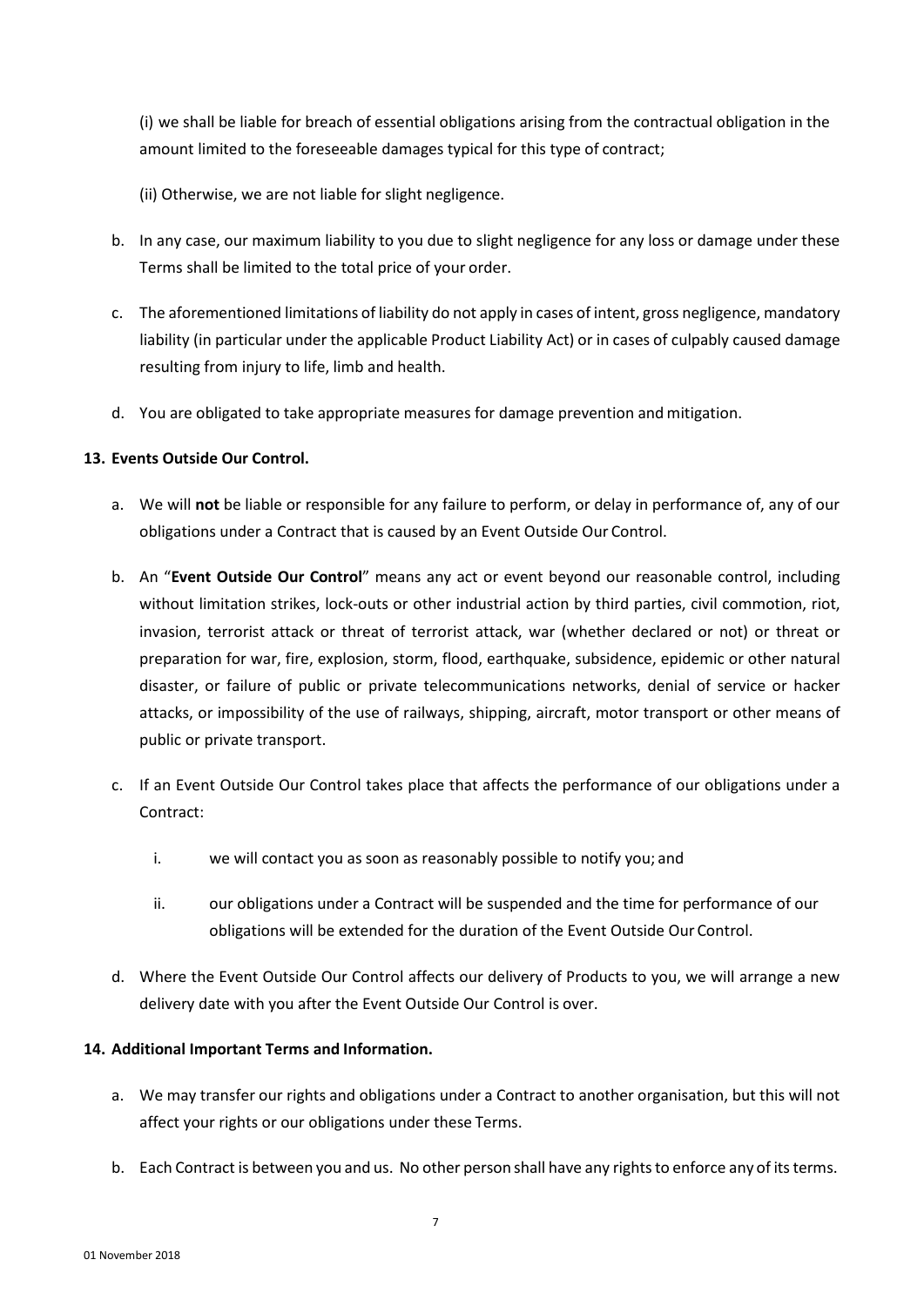- c. Each of the Sections and paragraphs of these Terms operate separately. If any court or relevant authority decides that any of them are unlawful or unenforceable, the remaining Sections and paragraphs will remain in full force and effect.
- d. If we fail to insist that you perform any of your obligations under these Terms or if we do not enforce our rights against you, or if we delay in doing so, that does not mean that we have waived our rights against you and does not mean that you do not have to comply with those obligations. If we do waive a default by you, we will do so expressly and only in writing, and that does not mean that we will automatically waive any later default by you.
- e. These Terms are governed by the laws of the United States of America. This means a Contract for the purchase of Products through our Website and any dispute or claim arising out of or in connection with it will be governed by US law insofar as these comply with EU consumer protection requirements. If US law does not provide an adequate level of consumer protection or does in any other way not comply with requirements of EU laws, EU regulations and the laws of your resident Member State shall be applicable additionally.

#### **15. Complaints Procedure.**

- a. In the event that we fail to meet our high standards of customer service, please do not hesitate to contact us at [GlobalCare@ae.com.](mailto:GlobalCare@ae.com)
- b. Please put your complaint in writing and send it to us by post to American Eagle Outfitters at 77 Hot Metal St., Pittsburgh PA, 15203, United States.
- c. We do not participate in dispute resolution proceedings before a consumer arbitration board.